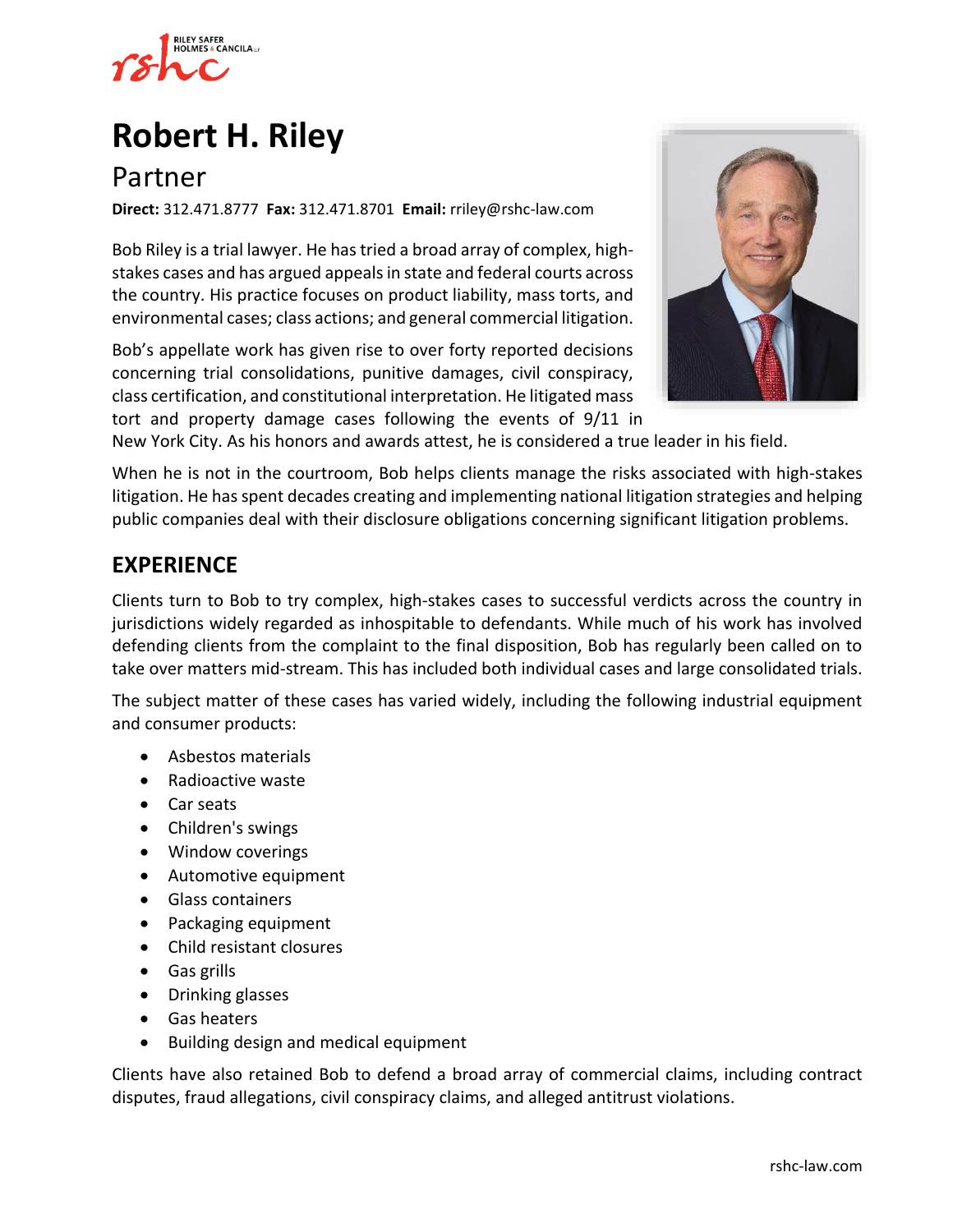

Bob's appellate experience is extensive. In the past three years alone, he has won two cases in the 7<sup>th</sup> Circuit Court of Appeals and one in the Illinois Supreme Court. These cases addressed core legal issues that were crucial to trial court victories, including a successful *Daubert* challenge to junk science concerning causation (*Krik v. Exxon Mobil Corp.*, 870 F.3d 669 (7th Cir. 2017)); defeating an attempt improperly to impose tort liability for a client's licensing of its intellectual property (*Pecher v. Owens-Illinois, Inc.*, 859 F.3d 396 (7th Cir. 2017)); and summary judgment concerning a baseless civil conspiracy claim (*Jones v. Pneumo Abex LLC*, 2019 IL 123895 (opinion has not been released for publication)).

In the course of his career, Bob has appeared in federal and state appellate courts from coast to coast, including the highest courts of five states.

Recognizing that a client's interests often center on risk management and early resolution of claims, Bob has also crafted and implemented nationwide strategies for mass torts and catastrophic injury claims. Those strategies have included creative claims handling agreements that avoid costly litigation expense and produce predictable outcomes that meet the client's goals.

The bottom line for Bob has always been to produce the results the client seeks, in whatever setting the circumstances dictate.

## **CREDENTIALS**

#### **Education**

University of Chicago Law School, J.D., 1978, Hinton Moot Court Champion Denison University, B.A., 1975, *with highest honors*, Phi Beta Kappa

#### Bar Admissions

Illinois

Wisconsin

U.S. Court of Appeals for the Third Circuit

U.S. Court of Appeals for the Seventh Circuit

- U.S. District Court for the Central District of Illinois
- U.S. District Court for the Northern District of Illinois (Trial Bar)

#### Professional Memberships

American Bar Association Chicago Bar Association State Bar of Wisconsin

#### Honors & Awards

#### **The Best Lawyers in America**

*Best Lawyers® (Bet-the-Company Litigation, 2022; Mass Tort Litigation / Class Actions-Defendants, 2008-2022; and Product Liability Litigation-Defendants, 2017-2022)*

**2021 Chicago Product Liability Litigation-Defendants "Lawyer of the Year"** *Best Lawyers®*